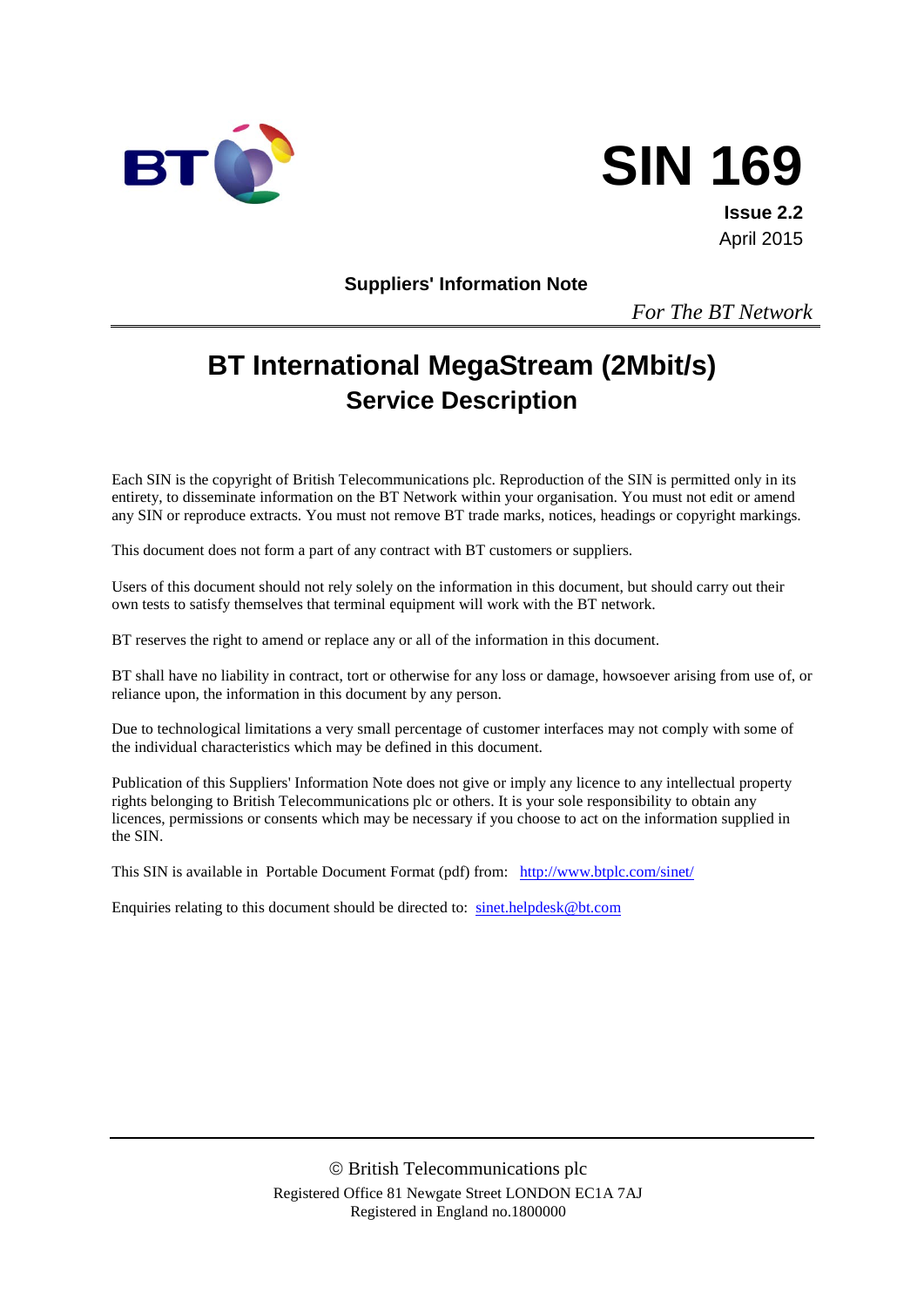## **CONTENTS**

| 1.  |       |  |
|-----|-------|--|
| 2.  |       |  |
| 2.1 |       |  |
| 2.2 |       |  |
| 2.3 |       |  |
|     | 2.3.1 |  |
|     | 2.3.2 |  |
| 2.4 |       |  |
|     |       |  |
|     | 2.4.2 |  |
|     | 2.4.3 |  |
| 2.5 |       |  |
| 3.  |       |  |
| 4.  |       |  |
|     |       |  |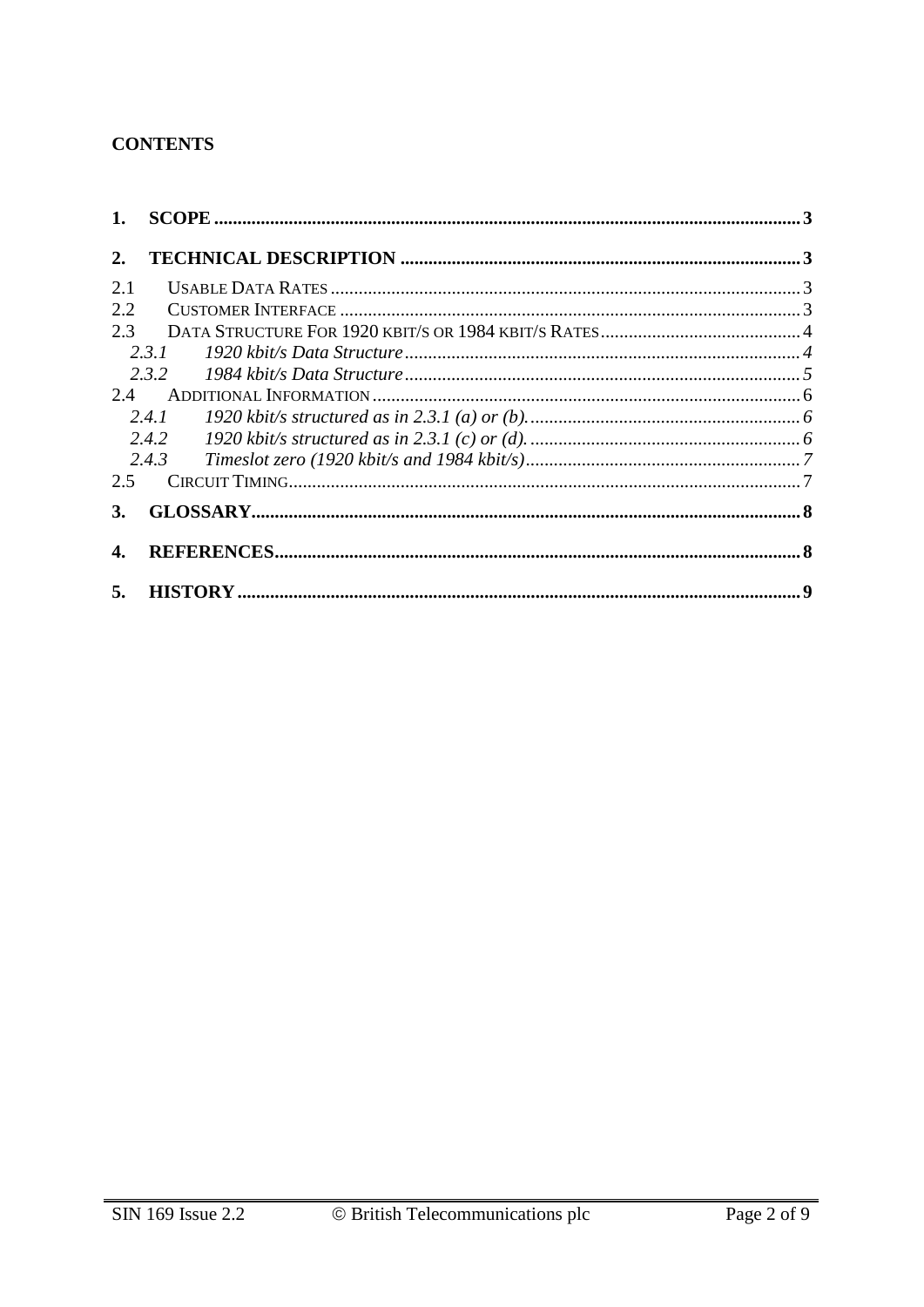## **1. SCOPE**

The British Telecom (BT) International MegaStream service provides an international point-to-point digital private circuit, enabling data transmission at a variety of rates. This Suppliers' Information Note (SIN) describes the 2 Mbit/s customer interface, which offers useable customer data rates of 1920 kbit/s, 1984 kbit/s or 2048 kbit/s.

This SIN does not apply to the BT International MegaStream service which offers 1536 kbit/s or 1544 kbit/s useable data rates (see SIN 139).

This SIN does not apply to the national BT MegaStream service, which is confined to the UK throughout. The Channel Islands and the Isle of Man are, for the purposes of this SIN, considered as part of the national BT MegaStream service.

## **2. TECHNICAL DESCRIPTION**

#### **2.1 Usable Data Rates**

The 2Mbit/s BT International MegaStream service is generally intended to provide a useable data rate of 1984 kbit/s. Under some circumstances 1920 kbit/s or 2048 kbit/s useable data rates will be provided. The usable data rates are:

i) useable customer data rates of 1920 kbit/s or 1984 kbit/s where synchronisation is provided by the BT network.

ii) useable customer data rates of 2048 kbit/s where synchronisation is not provided by the BT network.

iii) useable customer data rates of 2048 kbit/s where, due to constraints of certain elements within various international networks, it is essential for the BT network synchronisation to be provided.

Thus the actual data rate to be offered on each occasion is dependant upon:-

- a) restrictions which may be applied by foreign public telecommunication operators (PTOs) whose networks are to be used to provide service to the distant customer.
- b) certain customer requirements where these are compatible with the service offered by all of the public telecommunication networks involved with the provision of that particular service.

### **2.2 Customer Interface**

The customer interface to the service is a 2048 kbit/s digital interface according to ITU-T Recommendation G.703 clause 9, using the co-axial option. The connectors presented by the network are 75 ohm BNC-type sockets.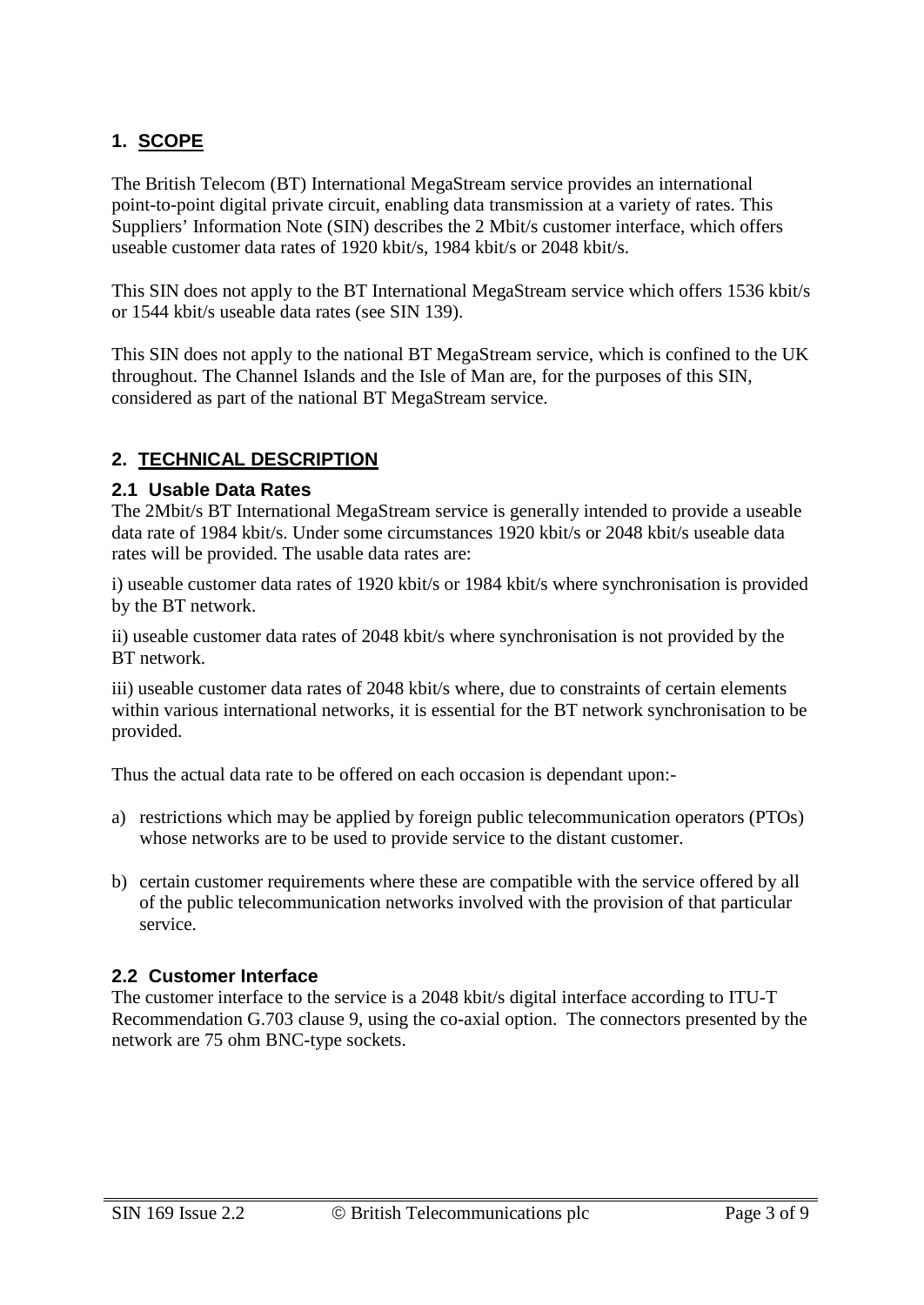## **2.3 Data Structure For 1920 kbit/s or 1984 kbit/s Rates**

For Circuits with a useable data rate of 1920 kbit/s or 1984 kbit/s, the data may be structured in a number of ways. Where the available data rate is 2048 kbit/s, structuring is not part of the service and is the responsibility of the customer.

### **2.3.1 1920 kbit/s Data Structure**

The 1920 kbit/s data stream may be structured in one of the following ways:

(a) In strict accordance with ITU-T G.704 (services at 2048 kbit/s). See Figure 1.



Figure 1. 1920 kbit/s G.704 data structure

(b) with ITU-T compatible timeslots zero and sixteen and data that is structured according to customer equipment requirements. See Figure 2.



Figure 2. 1920 kbit/s with proprietary customer data structure

(c) with ITU-T compatible timeslots zero leading data that is structured according to customer equipment requirements. The idle eight bits (giving 64 kbit/s) are positioned at the end of the frame structure. See Figure 3.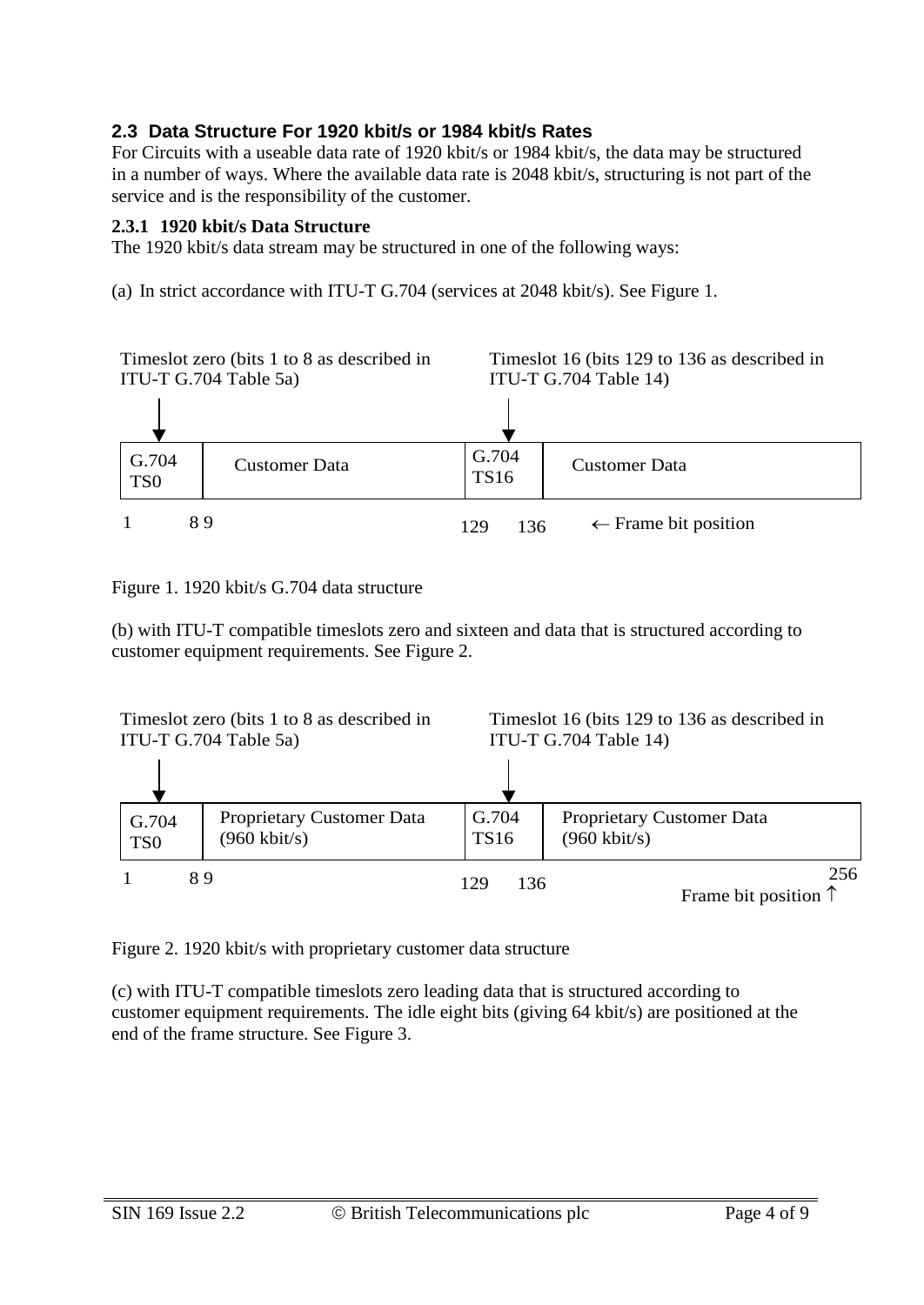

Figure 3. 1920 kbit/s with fixed idle code at the end of the frame

(d) with ITU-T compatible timeslots zero leading data that is structured according to customer equipment requirements. The idle eight bits (giving 64 kbit/s) are positioned centrally within the customer data. See Figure 4.

|                          | Times ot zero (bits 1 to 8 as described in<br>ITU-T G.704 Table 5a) | This fixed data pattern should not coincide<br>with the pattern of the G.704 timeslot zero<br>frame alignment signal |                                                     |
|--------------------------|---------------------------------------------------------------------|----------------------------------------------------------------------------------------------------------------------|-----------------------------------------------------|
|                          |                                                                     |                                                                                                                      |                                                     |
| G.704<br>TS <sub>0</sub> | Proprietary Customer Data<br>$(960 \text{ kbit/s})$                 | Fixed Idled<br>Code (8 bits)                                                                                         | Proprietary Customer Data<br>$(960 \text{ kbit/s})$ |
|                          | 89                                                                  | 136<br>129                                                                                                           | 256<br>Frame bit position                           |

Figure 4. 1920 kbit/s with fixed idle code at the centre of the frame

### **2.3.2 1984 kbit/s Data Structure**

The 1984 kbit/s data stream may be structured in one of the following ways:

(a) in strict accordance with ITU-T G.704 (services at 2048 kbit/s). See Figure 5.

Timeslot zero (bits 1 to 8 as described in



Figure 5. 1984 kbit/s G.704 data structure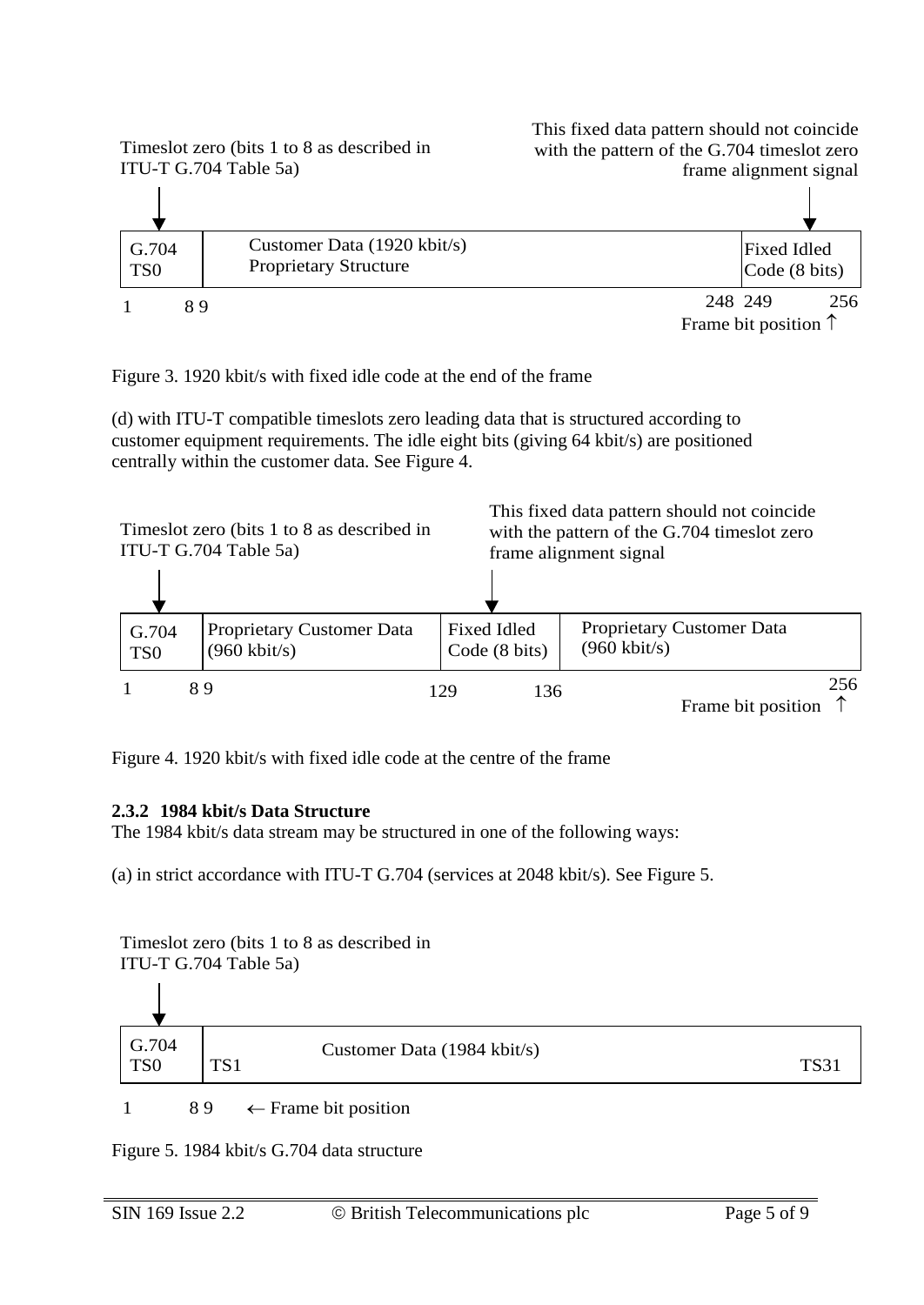(b) with bits 1 to 8 structured in accordance with ITU-T G.704 (services at 2048 kbit/s) leading data that is structured according to customer equipment requirements. See Figure 6



Figure 6. 1984 kbit/s with proprietary customer data structure

## **2.4 Additional Information**

The applicability of the information in this Section depends on which of the data structuring options as described in Section 2.3 the customer's equipment is capable of supporting.

## **2.4.1 1920 kbit/s structured as in 2.3.1 (a) or (b).**

For 1920 kbit/s data streams structured as in 2.3.1 (a) or (b), the redundant information applied in frame bit positions 129 to 136 (Timeslot 16) by the customer equipment should be in accordance with ITU-T G.704 clause 5.1.3.2.2 (including Table 14).

Note 1. Data will not be extended on an end-to-end basis.

Note 2. The information received by the customer's equipment will be in accordance with ITU-T G.704 clause 5.1.3.2.2 (including Table 14) but will not provide a true indication of the signalling status of the overall circuit. A transition of bit 6 of timeslot sixteen (frame zero) from 0 to 1 (active high) will indicate that BT equipment cannot see an appropriate "multiframe alignment signal" from the UK customer (See ITU-T G.732 clause 5.3.2.3 and Table 2). In the event of a 'loss of signal' from the UK customer, bit 3 Timeslot zero and bit 6 Timeslot sixteen (frame zero) will be set together (See also 2.4.3).

## **2.4.2 1920 kbit/s structured as in 2.3.1 (c) or (d).**

For 1920 kbit/s data streams structured as for 2.3.1 (c) or (d), the following apply with regard to the idle code which may be used :-

(i) To aid circuit testing, the chosen data pattern should be fixed, that is, not change from one frame to another.

(ii) The ITU-T G.704 'frame alignment signal' pattern (10011011) should not be used.

(iii) To remove the potential for confusion with a G.704 'multiframe alignment signal', an all zeros data pattern (00000000) should not be used.

Note 1. The code provided by the customer will not be looped back. An "all ones" data pattern (11111111) will be presented by the BT network.

Note 2. It is recommended that the customer's equipment presents an "all ones" data pattern (11111111).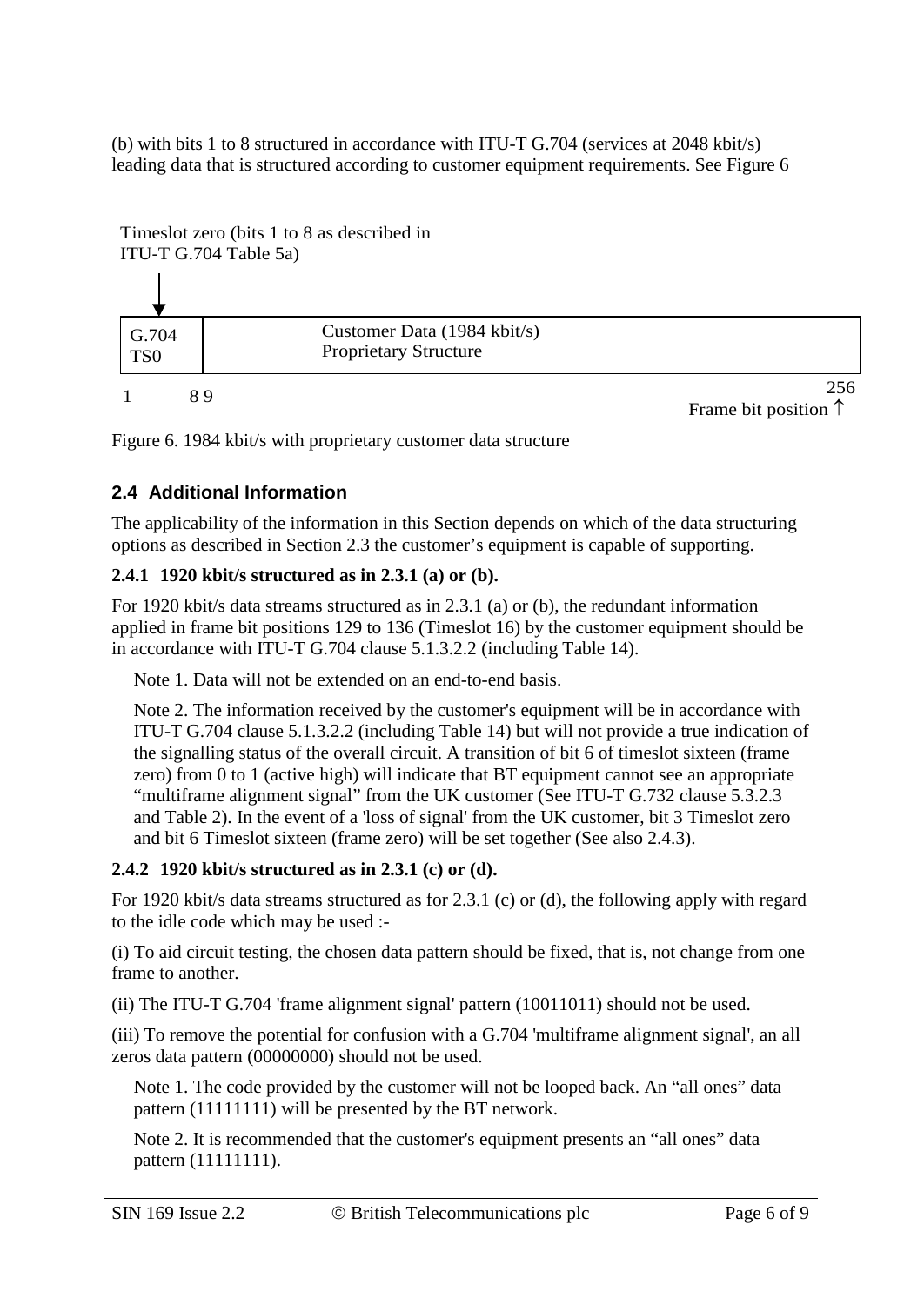## **2.4.3 Timeslot zero (1920 kbit/s and 1984 kbit/s)**

The potential for customer end-to-end usage of certain nominally spare bits within timeslot zero is currently under review. Such usage, which would in any case be destination dependent, is not currently available. Those bits within timeslot zero that are not specifically used for framing purposes, should be utilised as follows:- (See ITU-T G.704 Table 5a.)

(a) Bit 1 of the 'frame alignment signal' and 'not frame alignment signal' should be fixed at binary 1.

(b) At present, bits 4 to 8 of the 'not frame alignment signal' will not be extended on an endto-end basis. These bits are considered to be spare and should be fixed at binary 1 accordingly.

Note 1. Bit 3 of the 'not frame alignment signal' provides for a remote alarm indication. The usage and meaning of this alarm will, to a large extent, be dependent upon the equipment configuration used by the associated distant PTO. However, bit 3 (active high) will be set and extended to the UK customer if any of the following conditions are observed, by BT equipment:-

(i) 'Loss of incoming signal' (ITU-T G.732) from the distant PTO or the UK customer.

(ii) 'Alarm Indication Signal' (ITU-T G.732) from the distant PTO or the UK customer.

(iii) Bit 3 not frame alignment signal' set high within the signal from the distant PTO.

Note 2. In each case specifically mentioned in Note 1 (i), (ii) and (iii) above, bit 3 of the 'not frame alignment signal' will additionally be set and extended towards the distant PTO's equipment. Dependent upon the distant equipment configuration, bit 3 may be set if other conditions are observed.

## **2.5 Circuit Timing**

Circuit timing may be obtained from:

(a) the BT Kilostream network (i.e. those described in 2.1 (i) and (iii)), where the customer equipment is capable of extracting timing directly from the digital signal presented by the BT International MegaStream service.

(b) For connection to circuits that are synchronised to the BT Kilostream network (i.e. those described in 2.1 (i) and (iii)), where the customer equipment is capable of extracting timing from a private customer network or clock source.

Note. Where timing is not derived from a BT KiloStream source, the following should be noted:

(i) Operation between the customer's equipment and the BT network will be plesiochronous in this case.

(ii) The derived timing should ideally have an overall accuracy of at least  $10^{-11}$ .

(iii) It should be appreciated that dependence on a non-BT originated clock source will increase the likelihood, on an end-to-end basis, of a slip rate greater than one in seventy days. This is due to the additional plesiochronously coupled section.

(c) For connection to circuits with a usable data rate of 2048 kbit/s which are not synchronised to the BT network (i.e. those described in 2.1 (ii)), where the provision of circuit timing (2048 kbit/s  $\pm$ 50ppm) is the responsibility of the customer.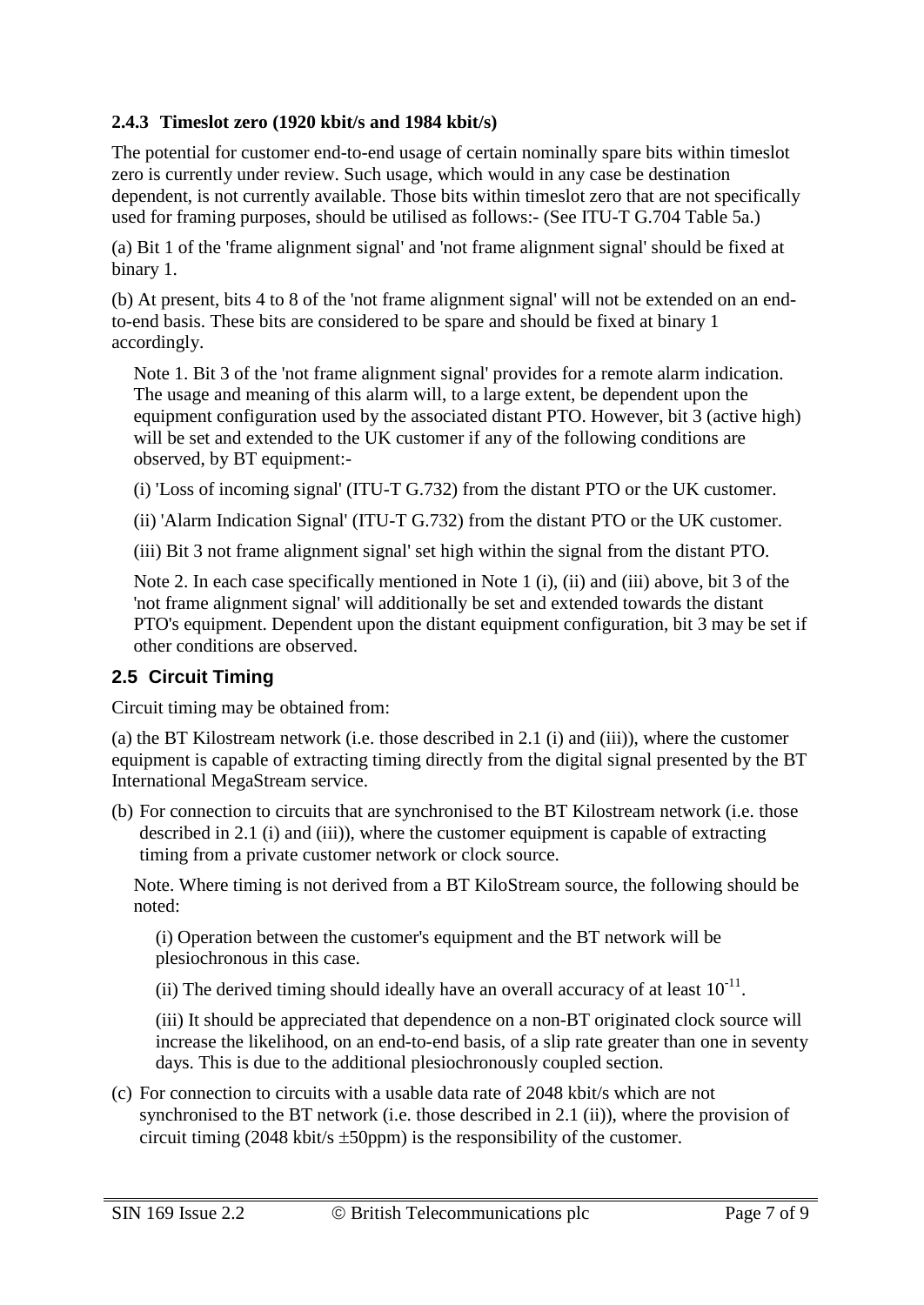## **3. GLOSSARY**

| <b>BNC</b>   | <b>Bayonet Nut Connector</b>                                  |  |
|--------------|---------------------------------------------------------------|--|
| <b>ITU-T</b> | International Telecommunications Union For Telecommunications |  |
|              | (formerly CCITT)                                              |  |
| <b>NTE</b>   | <b>Network Terminating Equipment</b>                          |  |
| ppm          | Parts per million $(10^6)$                                    |  |
| <b>PTO</b>   | <b>Public Telecommunication Operator</b>                      |  |
| <b>SIN</b>   | <b>Suppliers' Information Note</b>                            |  |
| TE           | <b>Terminal Equipment</b>                                     |  |
| <b>TS</b>    | Time slot                                                     |  |

Throughout this SIN references to Timeslot zero or Timeslot sixteen have the following meanings:-

Timeslot zero (TSO) - Bits 1 to 8 of the 256 bit frame as described in ITU-T G.704 clause 2.3.2.

Timeslot sixteen (TS16) - Bits 129 to 136 of the 256 bit frame as described in ITU-T G.704 clause 5.1.3.2.2.

### **4. REFERENCES**

#### **ITU-T Recommendation:**

| $\mid$ G.703 | Physical/Electrical characteristics of hierarchical digital          |         |
|--------------|----------------------------------------------------------------------|---------|
|              | interfaces                                                           |         |
| G.704        | Synchronous frame structures used at 1544, 6312, 2048, 8448          | 10/1998 |
|              | and 44 736 kbit/s hierarchical levels                                |         |
| G.732        | Characteristics of primary PCM multiplex equipment operating 11/1988 |         |
|              | at $2048$ kbit/s                                                     |         |

#### **Suppliers' Information Note:**

| $\vert$ SIN 139 | 2048 kbit/s Interface to the BT Network Providing |       |
|-----------------|---------------------------------------------------|-------|
|                 | Access to International 1544 kbit/s Networks –    | Issue |
|                 | <b>Service Description</b>                        |       |

For further information or copies of referenced sources, please see document sources at <http://www.btplc.com/sinet/>